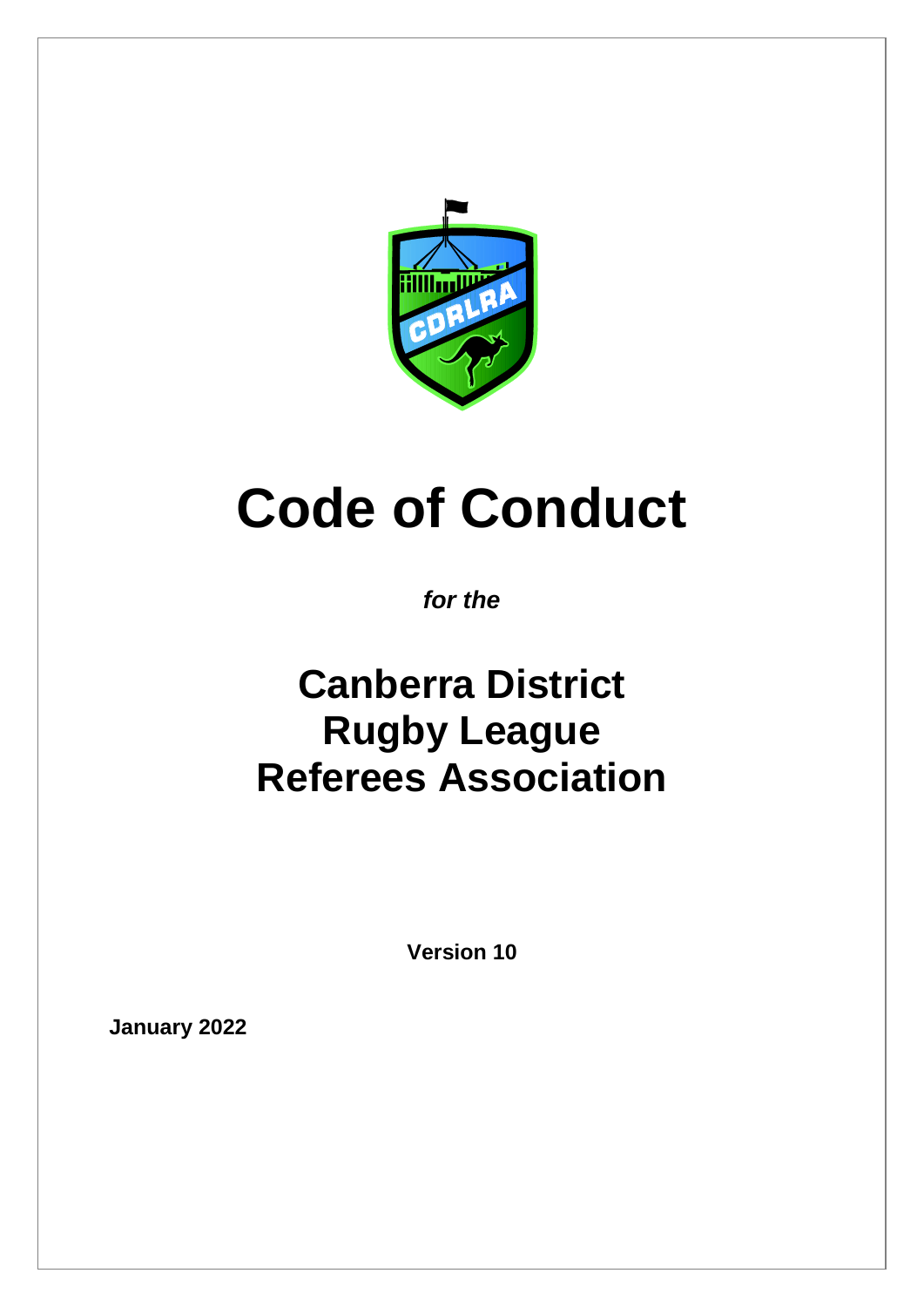#### **Table of Contents**

| 2.  |  |  |
|-----|--|--|
| 3.  |  |  |
| 4.  |  |  |
| 5.  |  |  |
| 6.  |  |  |
| 7.  |  |  |
| 8.  |  |  |
| 9.  |  |  |
| 10. |  |  |
| 11. |  |  |
| 12. |  |  |

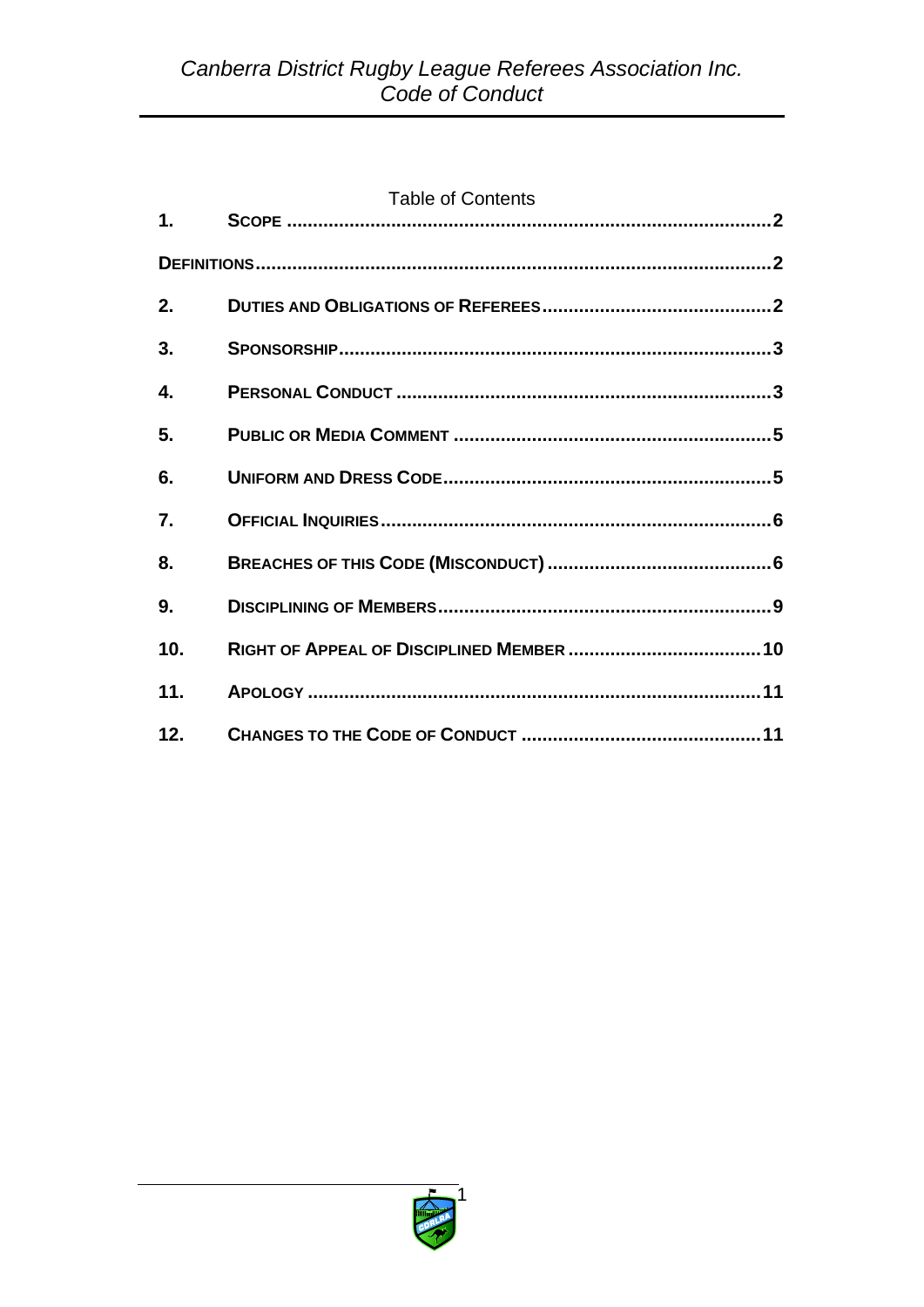#### *1. Scope*

- 1.1 All members of the Canberra District Rugby League Referees' Association Inc. (the Association) shall be bound by this Code of Conduct and agree that by their continued membership of the Association, they accept the spirit and intent of this Code and agree to be bound by it.
- 1.2 The spirit and intent of this Code is to outline to all members what is expected from them with respect to their behaviour as referees and members of this Association.
- 1.3 The Code shall ensure that all members of the Association are able to enjoy their refereeing, training and Association social activities free from harassment and discrimination.
- 1.4 Members will be well aware of their obligations to their fellow members and the Association.

#### *Definitions*

In this Code of Conduct, unless the contrary intention appears the definitions have the same meaning as those in Part 1 of the Objects and Rules for the Canberra District Rugby League Referees Association Incorporated.

#### *2. Duties and Obligations of Referees*

- 2.1 All members will, to the best of their ability, fulfil any and all appointments given to them by the Canberra District Rugby League Referees Appointments Boards, or any other authorised officer of the Association.
- 2.2 All members are to be present at their appointed venue at a suitable time prior to the scheduled start time of their first appointment, in accordance with instructions issued by the Canberra District Rugby League Referees Appointments Boards.

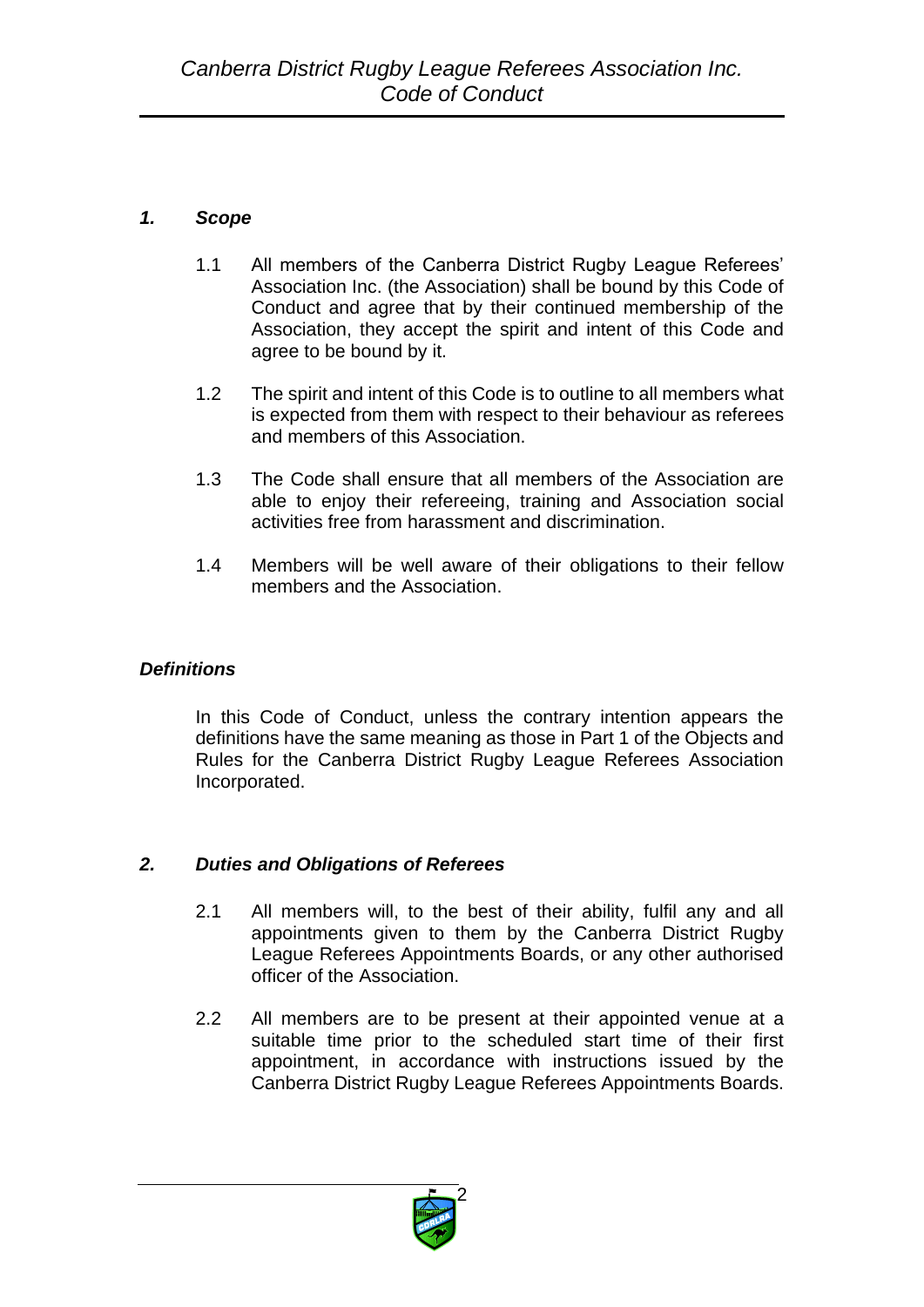- 2.3 In the event that a member of this Association is unable to complete an appointment that they have commenced due to illness or injury and no "stand-by" official is available, members of this Association should make themselves available to complete that appointment or as directed by the Director of Referees, Deputy Director of Referees or Advisory Board member present at the Ground as soon as possible.
- 2.4 Except where sub-section 2.3 applies, members shall not change appointments without the authorisation of the Director of Referees, Deputy Director of Referees, Executive Officer or Director, Operations.

#### *3. Sponsorship*

- 3.1 No member shall enter into any form of personal sponsorship agreements that conflict with the Association's current sponsors, unless previously authorised, in writing, by the Association Board.
- 3.2 Members shall advise the Association Board in writing immediately they enter into or are currently bound by any personal sponsorship agreements that relate to their refereeing activities.

#### *4. Personal Conduct*

- 4.1 At all times, members are expected to act with the utmost integrity and act in a proper and professional manner, befitting their status as a Rugby League Referee and a member of this Association. As such, members shall not:
	- 4.1.1 Use obscene or abusive language at any player, coach, club official, League official, Association member, another Referee, member of the media or member of the public;
	- 4.1.2 Discriminate against any member or employee of this Association, player, coach, club official or member of the public based on their gender, race, colour, sexual preference, age, disability or religion;

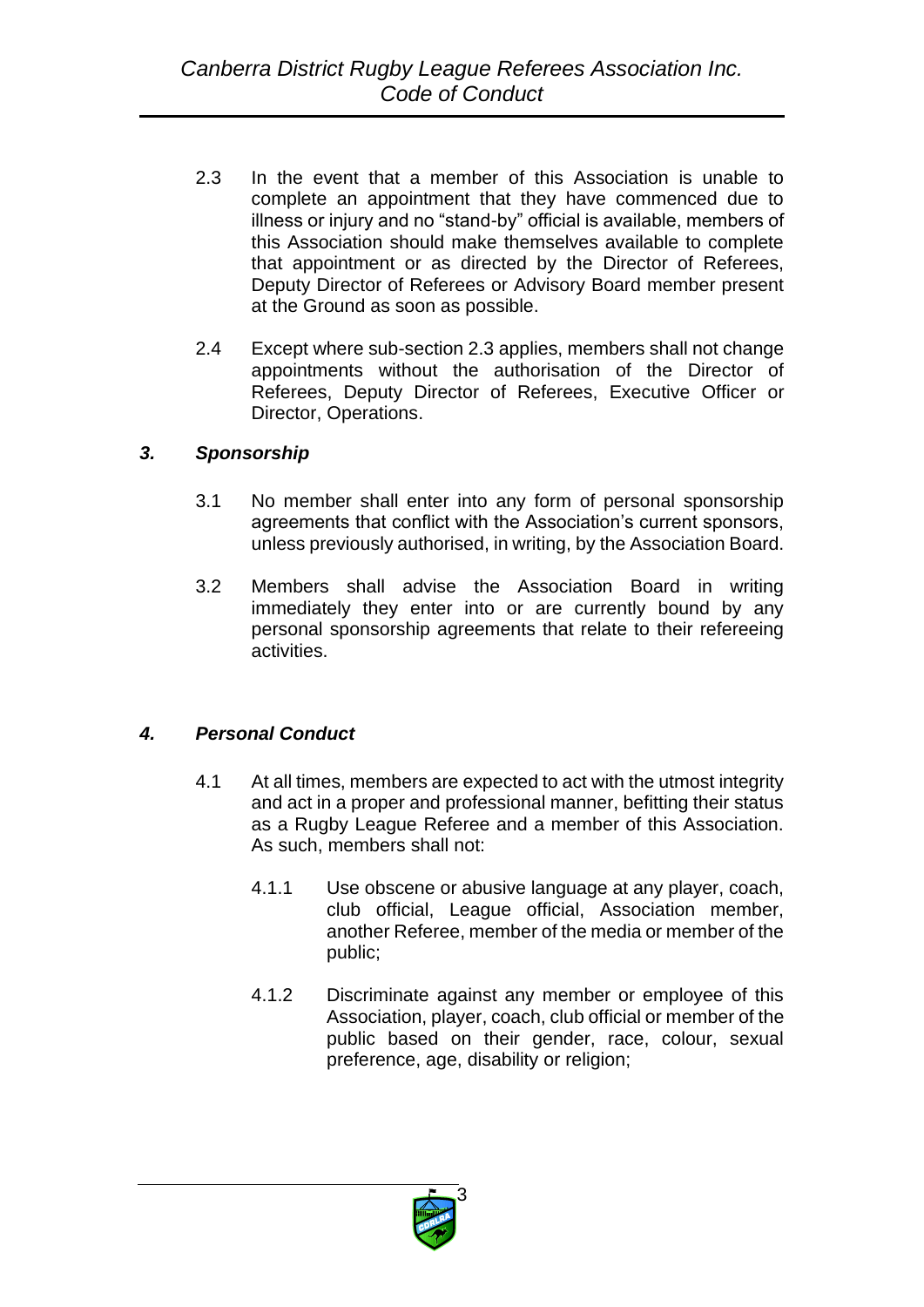- 4.1.3 Harass (sexually or in any other manner), any member or employee of this Association, player, coach, club official or member of the public based on their gender, race, colour, sexual preference, age, disability or religion;
- 4.1.4 Make any form of inappropriate or unwanted contact (including, but not limited to verbal, physical or intimidatory actions) with any member or employee of this Association, player, coach, club official or member of the public;
- 4.1.5 Officiate whilst under the influence of alcohol or drugs;
- 4.1.6 Act in a dishonest or illegal manner;
- 4.1.7 Gamble on any rugby league fixture under the control of the Canberra District Rugby League with any betting agency, whether official or otherwise. The purchase of raffle tickets etc, from football clubs, or the purpose of fundraising is permissible;
- 4.1.8 Accept, or offer any form of inducement, to change or influence a referee's judgement or decisions. Members must immediately report any acceptances or offers of inducement to or by any Association members to the Association's Executive Officer;
- 4.1.9 Act in a manner that may cause harm, damage or embarrassment to the image or reputation of this Association;
- 4.1.10 Act in a manner that is likely to bring the game of Rugby League into disrepute;
- 4.1.11 Make vexatious, trivial or frivolous allegations to the Board regarding the actions of another member.
- 4.1.12 Use electronic media such as e-mail, and/or social media programs (e.g. Facebook, Twitter) to denigrate any person, club or organisation. This includes the use of or reply to any e-mail distribution list which can be regarded as offensive, obscene or derogatory in nature

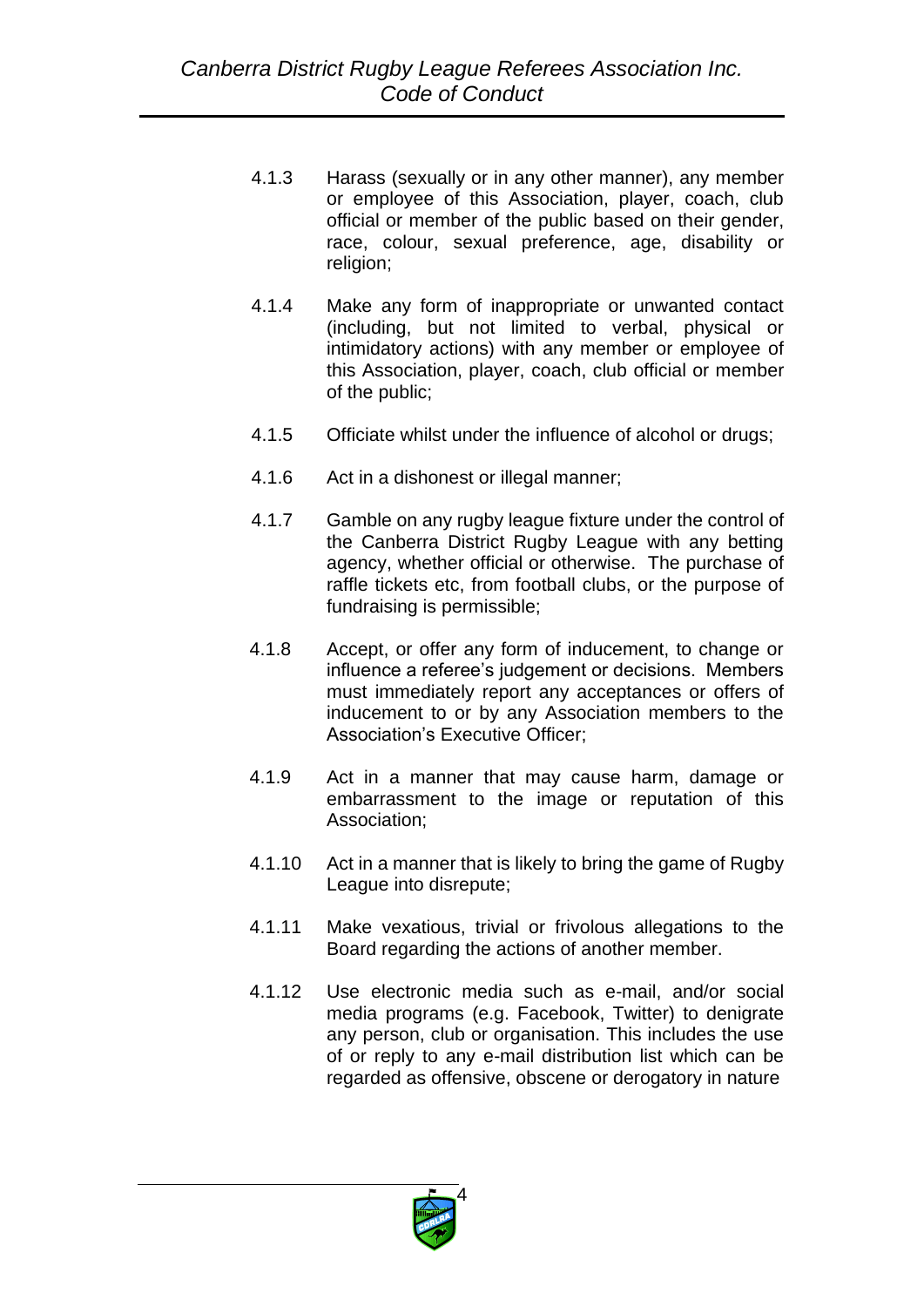#### *5. Public or Media Comment*

- 5.1 No member shall make any comment to any media outlet or other outside party that is detrimental to the interests, welfare or image of this Association.
- 5.2 No member shall write an article or column relating to Rugby League or Refereeing for any media outlet, without first obtaining the consent of the Association Board.

#### *6. Uniform and Dress Code*

- 6.1 Members shall at all times present themselves in a neat and tidy manner.
- 6.2 Members shall only officiate in matches wearing the current official Association on-field uniform that shall meet the following basic criteria:
	- 6.2.1 Uniforms shall be clean and tidy with socks pulled up and jumper tucked in;
	- 6.2.2 Tracksuits, if worn over match gear during appointments, shall only be those approved by the Association.
- 6.3 When arriving at, or departing from grounds in their capacity as a referee, members shall not wear apparel, carry gear bags or any other identifying logo relating to any NRL, NSWRL or CRRL Club.
- 6.4 Members must not wear excessive or dangerous jewellery whilst officiating in matches.
- 6.5 When acting in an official capacity as an active Referee, members shall only wear Association clothing, both on and off the field, which bears the logos and symbols of the Association and it's current sponsors. No clothing bearing the logos and symbols of previous sponsors are to be worn when acting in any official capacity as an active Referee, unless approved by the Association.
- 6.6 Any graded members who officiate in local matches (at the request of their District Association) shall officiate in gear as stipulated by the Association.

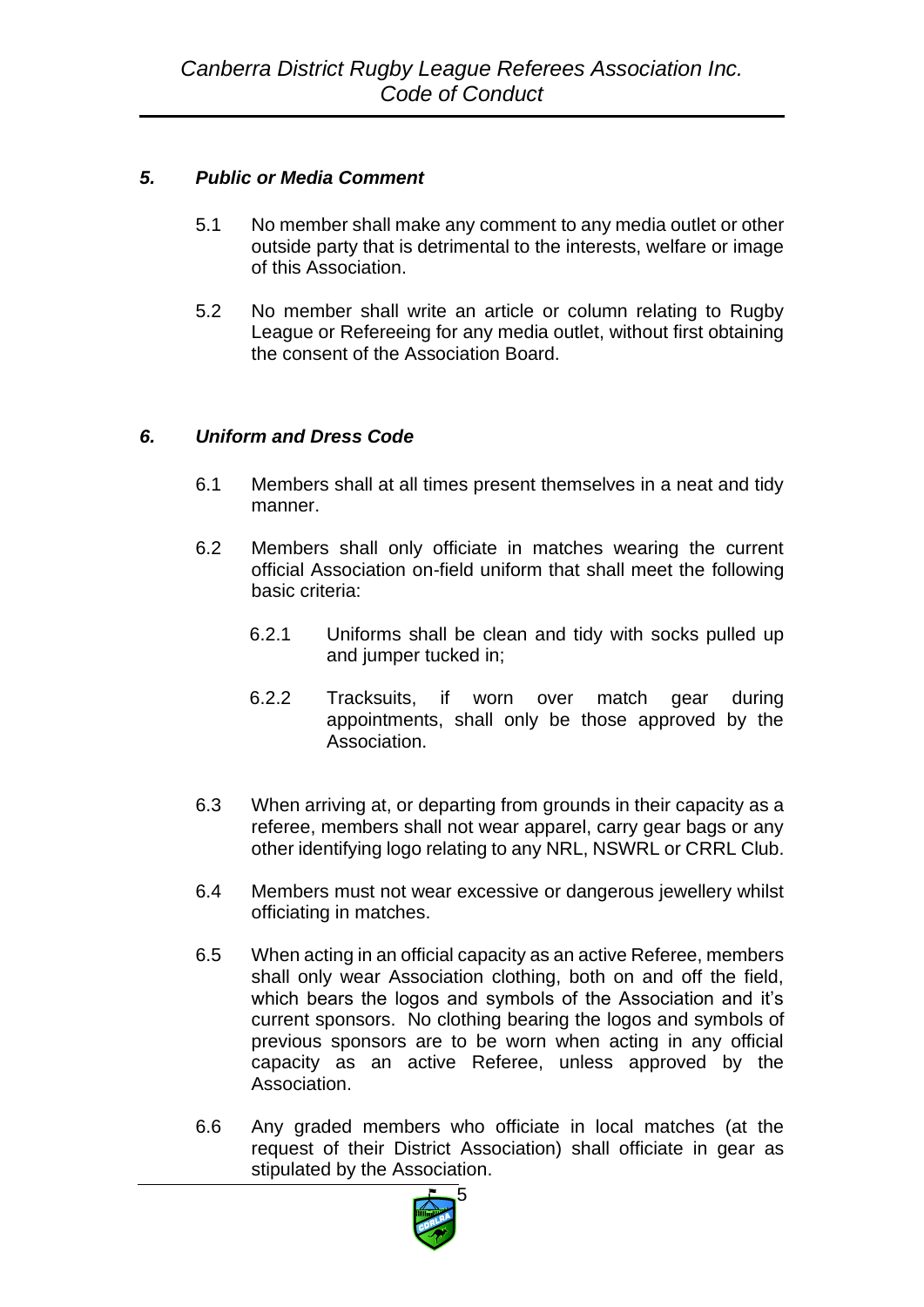6.7 All members must comply with reasonable directions of the Board.

#### *7. Official Inquiries*

7.1 Members shall not make any public comment in relation to any matter that may be subject of any official inquiry, judiciary hearing, police or civil matter unless authorised to do so.

#### *8. Breaches of this Code (Misconduct)*

- 8.1 Following receipt of an allegation under sub-rule 15 of the Association's Objects and Rules, regarding a possible breach of this Code, the Executive Officer shall within 48 hours inform members of the Board of the allegation.
- 8.2 (a) Upon advice of an allegation, the Board shall within fourteen days assess whether the allegation is a breach of the Code of Conduct or should be dismissed.
	- (b) If the allegation is determined to be a breach of the Code of Conduct, the Board shall assess whether the allegation should be dealt with as a minor or major breach of Misconduct.
- 8.3 The Board may take such action as suspending the member from active refereeing duties as is necessary pending the outcome of the Misconduct Tribunal hearing and any subsequent Appeal process.
- 8.4 Where a conflict of interest may arise regarding a Board member, that Board member shall stand aside until the outcome of the inquiry is complete.
- 8.5 Should a situation arise where allegations are levelled at the Board, the allegation shall be referred to the Appeals Tribunal.
- 8.6 Minor Breach Face to face discussion between at least two (2) Board members and the member for alleged minor breaches of the Code of Conduct.

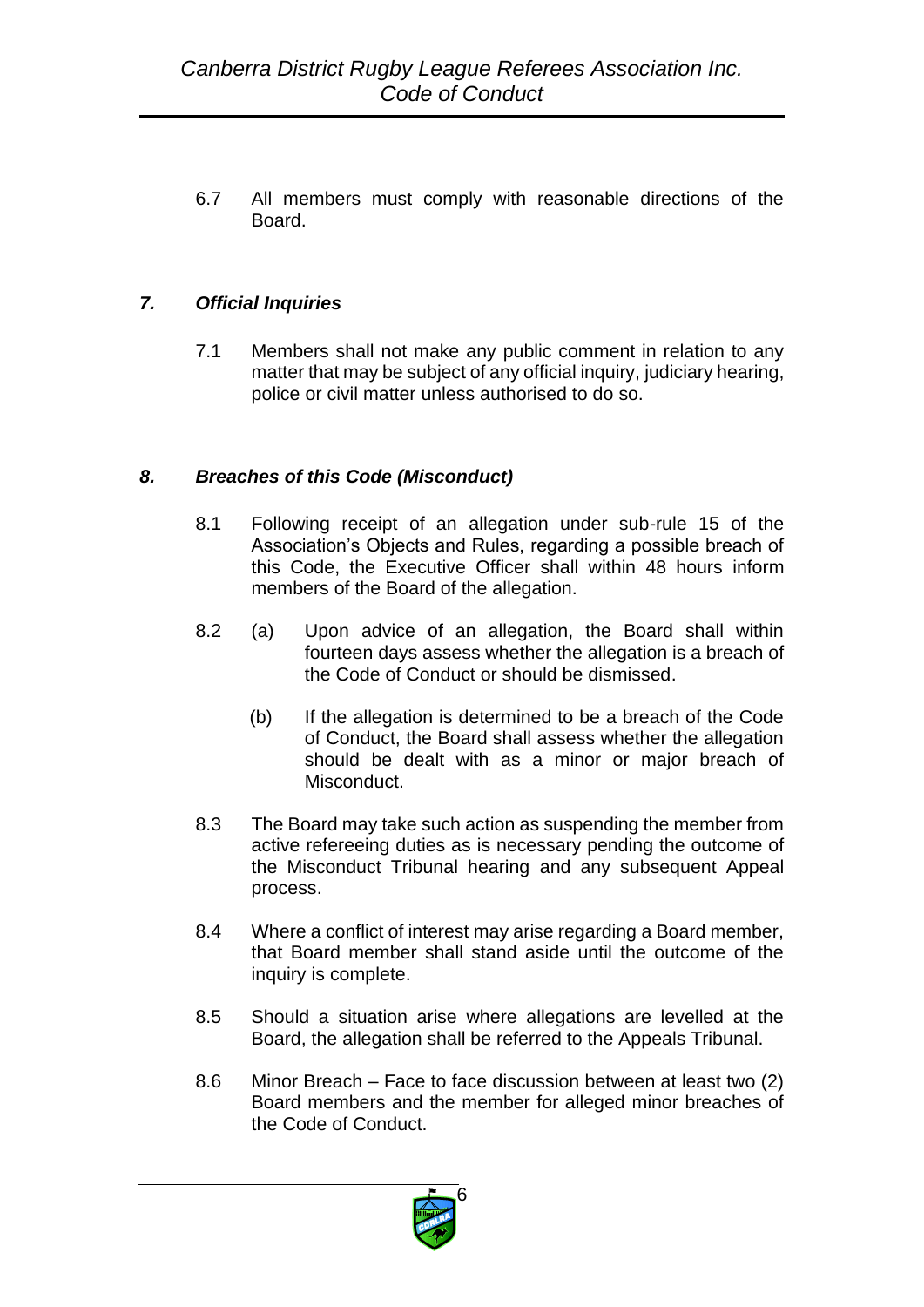- This process will explain to the member their unacceptable action/s or behaviour/s.
- Ensure the member fully understands their unacceptable action/s or behaviour/s.
- Assist the member to mutually agree on a course of action to resolve the unacceptable action/s or behaviour/s.
- Set a review period, if required.
- Monitor the remedial action, if required.
- Provide written information to the member on the action to be taken.
- Provide a summary of those actions to be undertaken and this summary to be recorded in the Disciplinary Register.
- 8.7 Major Breach Inquiry by the Misconduct Tribunal for alleged major breaches of the Code of Conduct.
	- This process is designed to address a more serious breach of the Code of Conduct.
- 8.8 The Board shall:
	- 8.8.1 Appoint three (3) members to form a Misconduct Tribunal.
	- 8.8.2 One member shall be appointed as the Chair.
	- 8.8.3 The Director Member Services shall assist in all the administrative functions of the Misconduct Tribunal.
	- 8.8.4 The Director Member Services may be one of the three members selected.
	- 8.8.5 The Board may request assistance or advice from an external organisation, when appropriate. One example is the Canberra Region Rugby League Disciplinary Tribunal, but is not limited to one organisation.

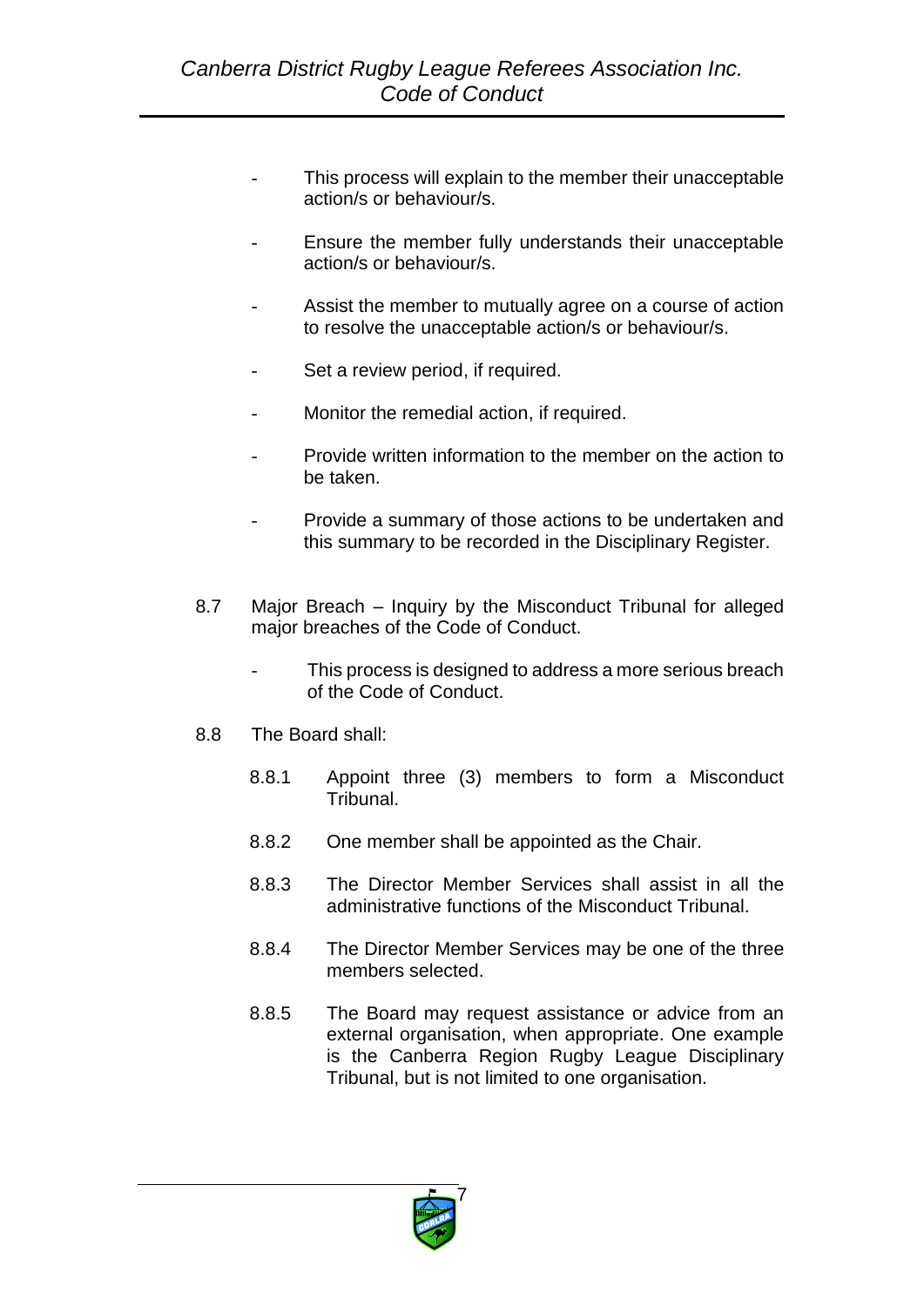- 8.9 The Misconduct Tribunal shall, at the earliest possible opportunity, inform the member(s) against whom the allegation has been made and arrange for a Misconduct hearing to be convened at the earliest appropriate time.
- 8.10 The Director Member Services shall ensure that at least 7 days is allowed for the member against whom the allegation is made to prepare their case. At the request of the member against whom the allegation is made, additional time may be granted by the Chair of the Misconduct Tribunal, when necessary. The notice to the Member(s) shall:
	- 8.10.1 be in writing and delivered to the individual concerned, and
	- 8.10.2 delivery may be by hand delivery, post, facsimile or electronic mail.
	- 8.10.3 clearly set out the nature, particulars, basis and level of the alleged breach, and
	- 8.10.4 clearly set out the sanctions as detailed at sub-rule 9.1, which may be imposed if it is determined that the alleged breach has occurred, and
	- 8.10.5 clearly set out the time, date, composition of and place at which the relevant Misconduct Tribunal hearing will be conducted, and
	- 8.10.6 advise the Member that he or she has the right to attend and speak at the meeting, and the right to submit to the hearing written representations regarding the alleged breach, and
	- 8.10.7 advise that the Member is entitled to representation at the hearing.
	- 8.10.8 Advise the member that all evidence presented at the Misconduct Tribunal will be electronically recorded.
- 8.11 A Misconduct hearing relating to a breach of this Code may be reconvened and/or adjourned at the discretion of the Board.
- 8.12 A Member does not have to prove his or her innocence and should not be disadvantaged unless the Board can establish a case against him or her.

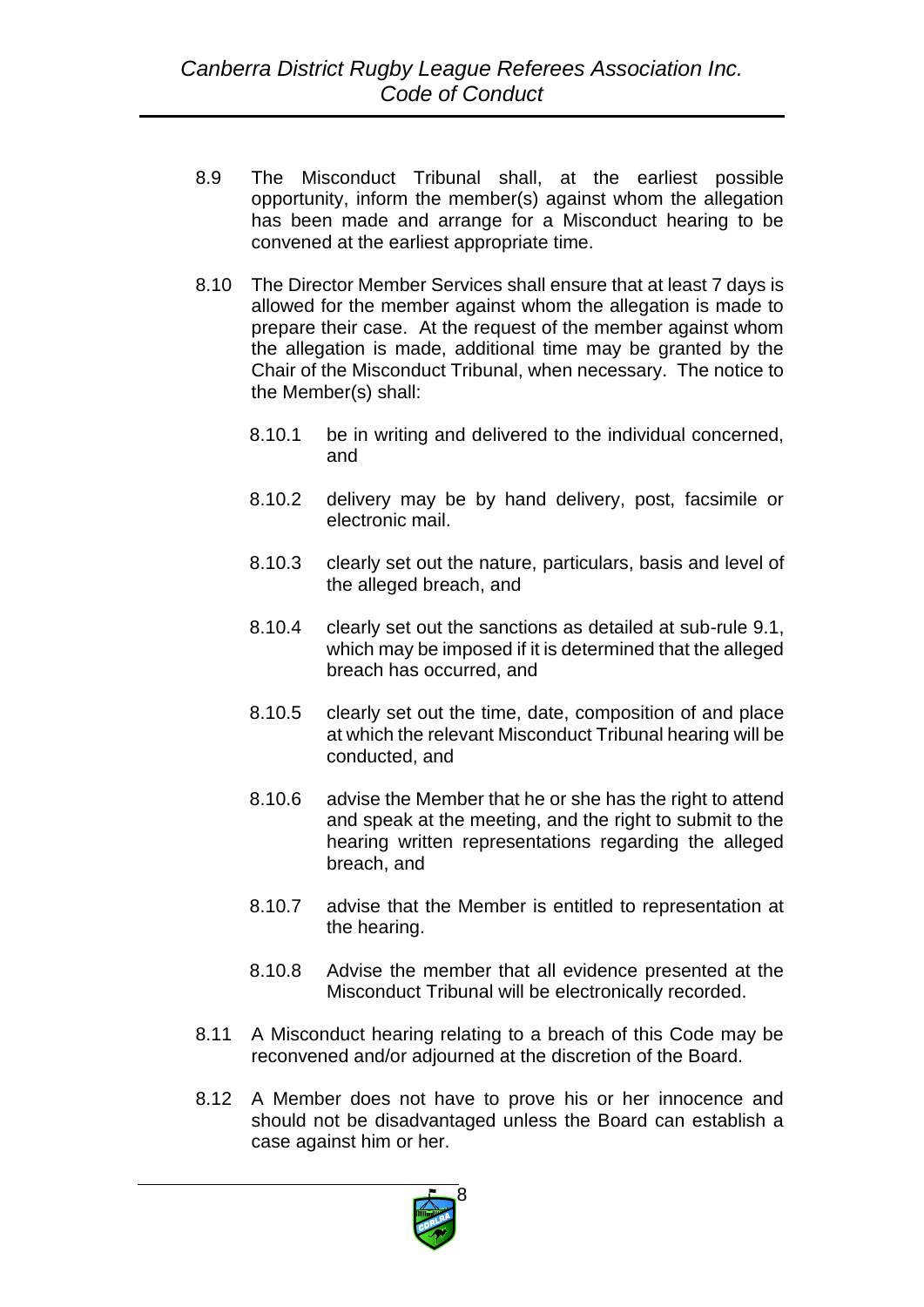- 8.13 The Misconduct Tribunal may make enquiries of other persons whether they are a member of the Association or not.
- 8.14 The Misconduct Tribunal upon completion of the hearing must provide an outcome to the Board in writing and a recommendation as to the penalty to be applied in line with section nine of this document. This correspondence should be submitted by the 'chair' of the tribunal.

#### *9. Disciplining of Members*

- 9.1 The Board may, by resolution, take whatever action it deems appropriate, against any member found guilty of an act of Misconduct. Such action may include (but is not limited to):
	- 9.1.1 Expulsion;
	- 9.1.2 Suspension;
	- 9.1.3 Imposition of a Fine;
	- 9.1.4 Take other action as considered appropriate by the Board.
- 9.2 If the Board takes any action against a member, the Director, Executive Support must, within 7 days after the action is taken, cause written notice to be given to the member of the action taken, of the reasons given by the Board for having taken that action and of the member's right of appeal under sub-rule 10 of this Code.
- 9.3 Any resolution made under Section 9.1 does not take effect:
	- 9.3.1 Until the expiration of the period within which the member is entitled to appeal against the resolution concerned; or
	- 9.3.2 If within that period the member exercises the right of appeal, unless and until the Association confirms the resolution under sub-rule 10, whichever is the later.

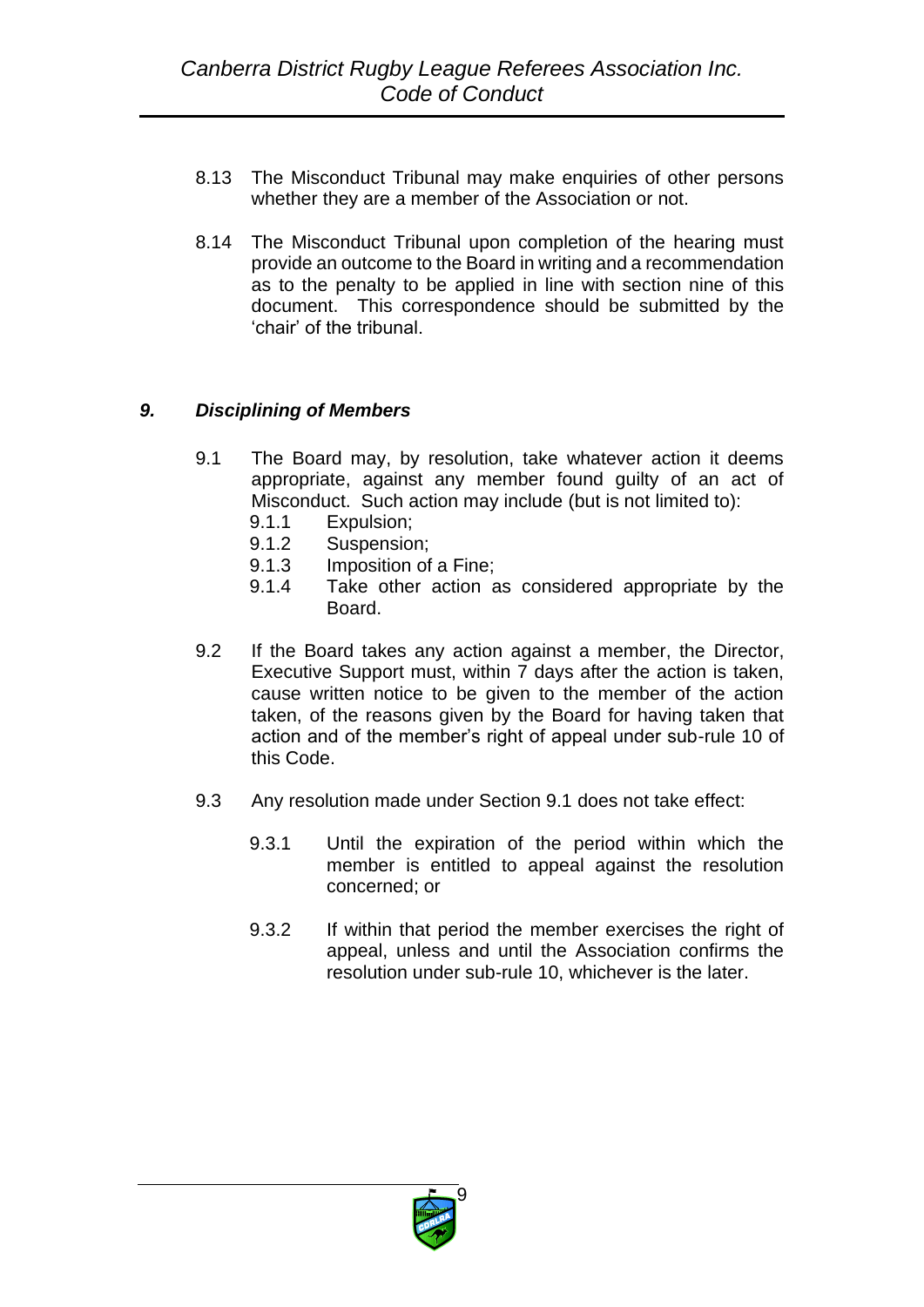#### *10. Right of Appeal of Disciplined Member*

- 10.1 A member may appeal to the Executive Officer against a resolution of the Board under rule 9 of this Code, within 7 days after notice of the resolution is served on the member, by lodging with the Executive Officer a Notice of Appeal to that effect, in writing.
- 10.2 The notice must be accompanied by a statement of the grounds on which the member intends to rely for the purposes of the appeal.
- 10.3 On receipt of a notice from a member under sub-rule (10.1), the Executive Officer must notify the Board, which is to convene an Appeals Committee. The Chair of the Appeals Committee shall be a Member chosen by the Board. The Chair will then select two other Members to form the Appeals Committee. The Appeals Committee must not include any Board members, and must be able to act fully independently of the Board. A meeting of the Appeals Committee is to be held within 21 days after the date on which the Executive Officer received the notice.
- 10.4 At a Meeting of the Appeals Committee convened under sub-rule 10.3:
	- 10.4.1 The Board and the member must be given the opportunity to state their respective cases orally or in writing, or both, and
	- 10.4.2 The Appeals Committee may, take whatever action it deems appropriate. Such action may include (but is not limited to):
		- 10.4.2.1 Overturning the finding of guilt;
		- 10.4.2.2 Upholding the finding of guilt and penalty as imposed by the Board;
		- 10.4.2.3 Upholding the finding of guilt and altering the penalty as imposed by the Board;
	- 10.4.3 The Chair of the Appeals Committee must provide a written summary outlining the reasons for the decision, including any electronic recordings and/or other evidence produced at the hearing within seven days to the Board.